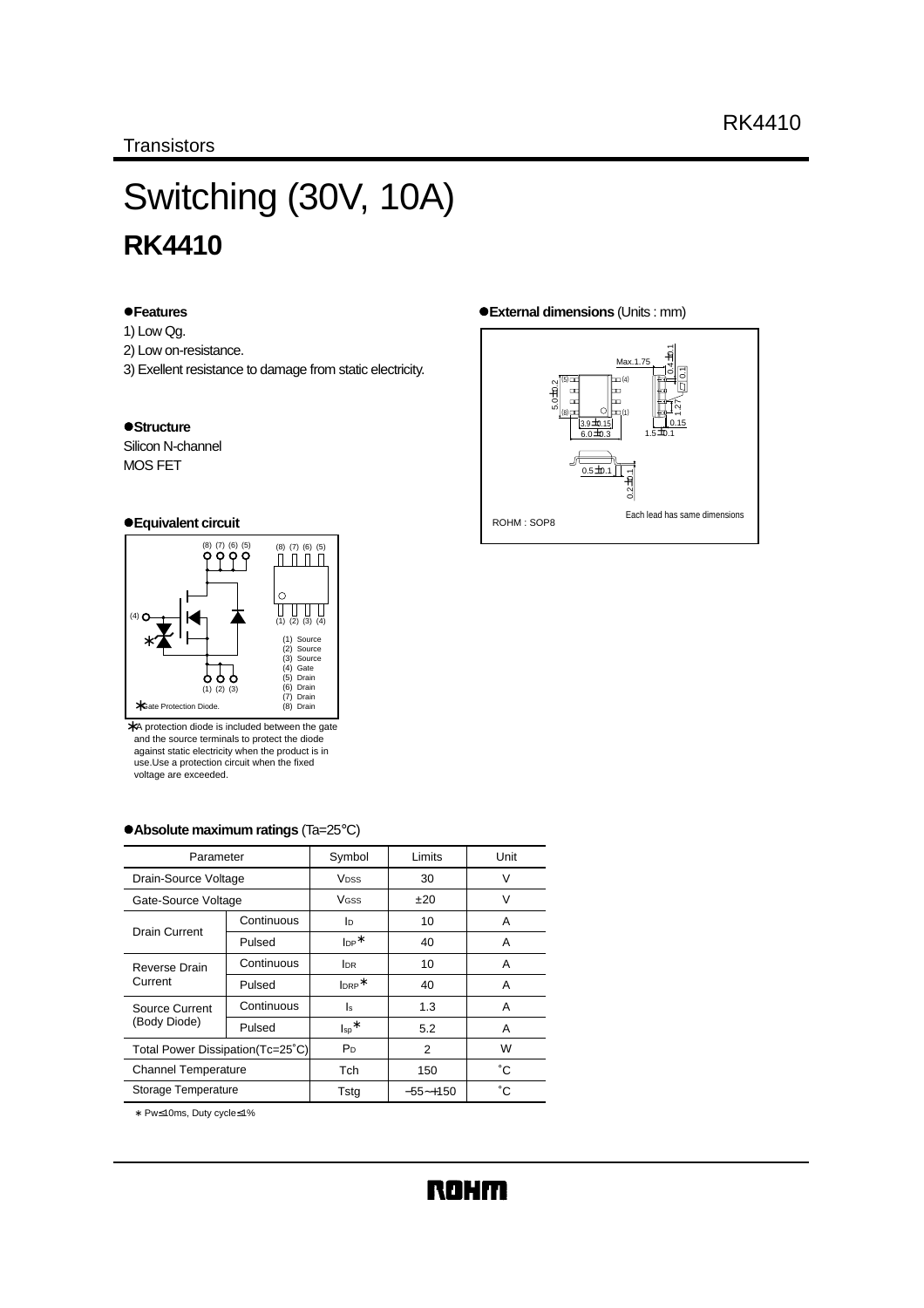# **Transistors**

# z**Thermal resistance** (Ta=25°C)

| Parameter          | Symbol      | .imits | Jnit |
|--------------------|-------------|--------|------|
| Channel to Ambient | $Rth(ch-A)$ | 62.5   | W    |

#### z**Electrical characteristics** (Ta=25°C)

| Parameter                                  | Symbol                       | Min.                     | Typ.                     | Max.                     | Unit      | <b>Test Conditions</b>                    |
|--------------------------------------------|------------------------------|--------------------------|--------------------------|--------------------------|-----------|-------------------------------------------|
| Gate-Source Leakage                        | <b>I</b> GSS                 |                          |                          | ±10                      | μA        | VGS=±20V, VDS=0V                          |
| Drain-Source Breakdown Voltage             | $V$ (BR) DSS                 | 30                       |                          |                          | V         | $I_D=1mA$ , $V$ $s=0V$                    |
| Zero Gate Voltage Drain Current            | <b>l</b> pss                 | -                        | $\overline{\phantom{0}}$ | 10                       | μA        | V <sub>DS</sub> =30V, V <sub>GS</sub> =0V |
| Gate Threshold Voltage                     | $V$ GS (th)                  | 1.0                      |                          | 2.5                      | V         | $V_{DS}=10V$ , $I_D=1mA$                  |
|                                            |                              | -                        | 9                        | 12                       |           | $I_D=10A$ , $V_{GS}=10V$                  |
| Static Drain-Source On-State<br>Resistance | $R_{DS(on)}$                 | -                        | 13                       | 18                       | $m\Omega$ | $I_D=10A$ , $V_{GS}=4.5V$                 |
|                                            |                              | $\overline{\phantom{0}}$ | 15                       | 20                       |           | I <sub>D</sub> =10A, V <sub>GS</sub> =4V  |
| <b>Forward Transfer Admittance</b>         | $ Y_{fs} ^*$                 | 10                       |                          | -                        | S         | I <sub>D</sub> =10A, V <sub>DS</sub> =10V |
| Input Capacitance                          | $C$ <sub>iss</sub>           | -                        | 1750                     | $\overline{\phantom{0}}$ | рF        | $V_{DS=10}V$                              |
| <b>Output Capacitance</b>                  | $\mathrm{C}_{\mathrm{oss}}$  | -                        | 950                      | -                        | рF        | $V$ $(s=0$                                |
| Reverse Transfer Capacitance               | C <sub>rss</sub>             | -                        | 450                      | $\overline{\phantom{0}}$ | рF        | $f=1MHz$                                  |
| Turn-On Delay Time                         | $t$ d (on) $^*$              | -                        | 20                       | -                        | ns        | $I_D = 5A$ , $V_{DD} = 15V$               |
| <b>Rise Time</b>                           | $tr^*$                       | -                        | 55                       | $\overline{\phantom{0}}$ | ns        | $V$ <sub>GS=10</sub> $V$                  |
| Turn-Off Delay Time                        | $t_{\sf d}$ (off) $^*$       | -                        | 100                      | -                        | ns        | $R_{L=3}$                                 |
| Fall Time                                  | $tr^*$                       | -                        | 70                       | -                        | ns        | $R$ Gs=10 $\Omega$                        |
| <b>Total Gate Charge</b>                   | $Q_9$ *                      | -                        | 44.8                     | 89.6                     | nC        | $V_{DD}=15V$                              |
| Gate-Source Charge                         | $Q_{gs}$ *                   | -                        | 5.9                      | -                        | nC        | $V$ Gs=10 $V$                             |
| Gate-Drain Charge                          | $\mathsf{Q}_{\text{gd}}{}^*$ | -                        | 12.2                     | -                        | nC        | $ID=10A$                                  |

∗ Pulsed

### z**Body diode characteristics (Source-Drain Characteristics)** (Ta=25°C)

| Parameter               | Symbol     | Min. | Typ. | Max. | Unit | <b>Test Conditions</b>          |
|-------------------------|------------|------|------|------|------|---------------------------------|
| <b>Forward Voltage</b>  | $VSD^*$    | -    | -    | 1.5  |      | $Is=5.2A$ , $V$ $(s=0$ V        |
| Reverse Recovery Time   | $tr^*$     | -    | 240  | -    | ns   | $I_{DR} = 5.2A$ , $V_{GS} = 0V$ |
| Reverse Recovery Charge | $Q_{rr}$ * | -    | 310  |      | пC   | $di/dt = 100A/us$               |

∗ Pulsed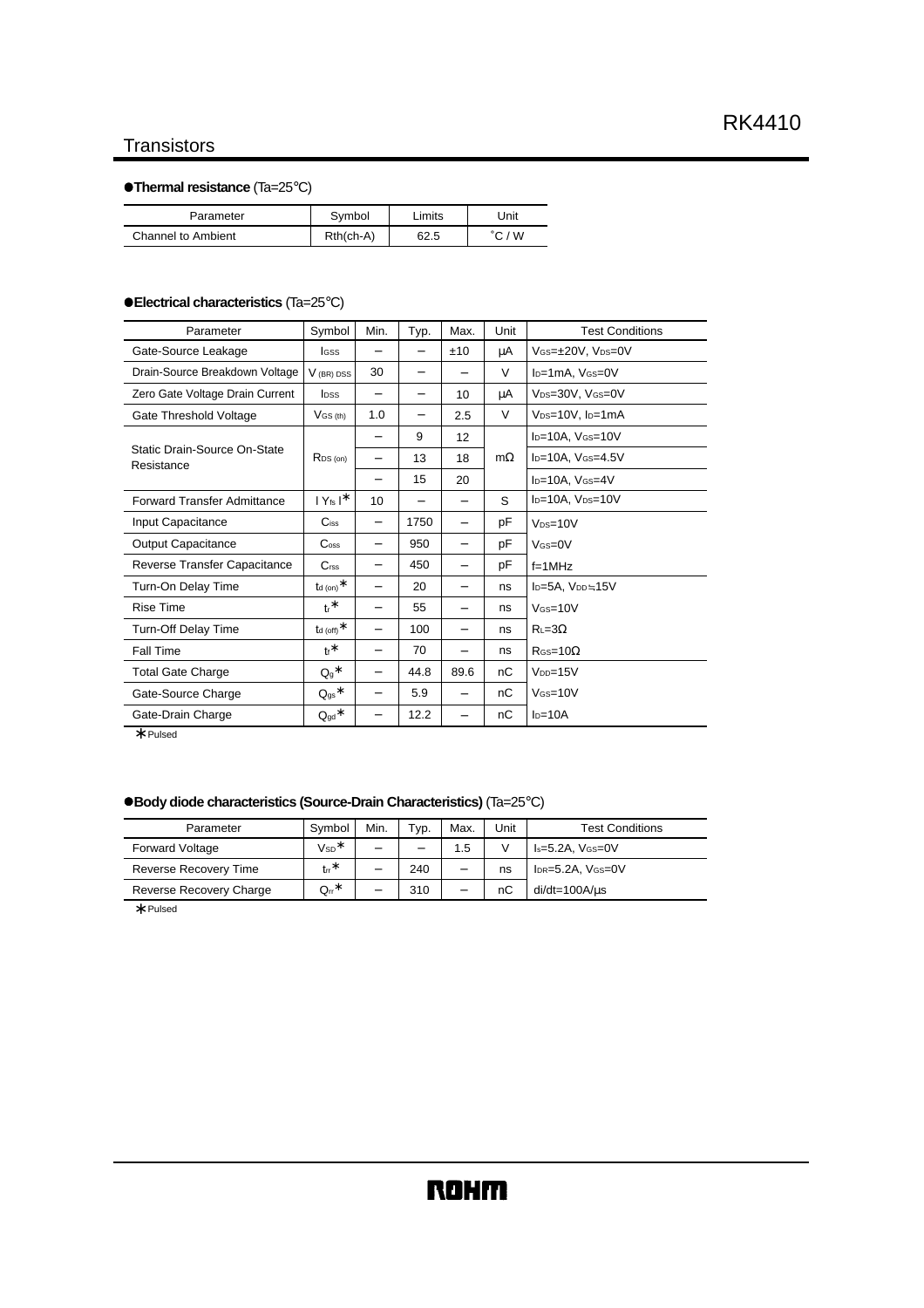# RK4410

## **Transistors**